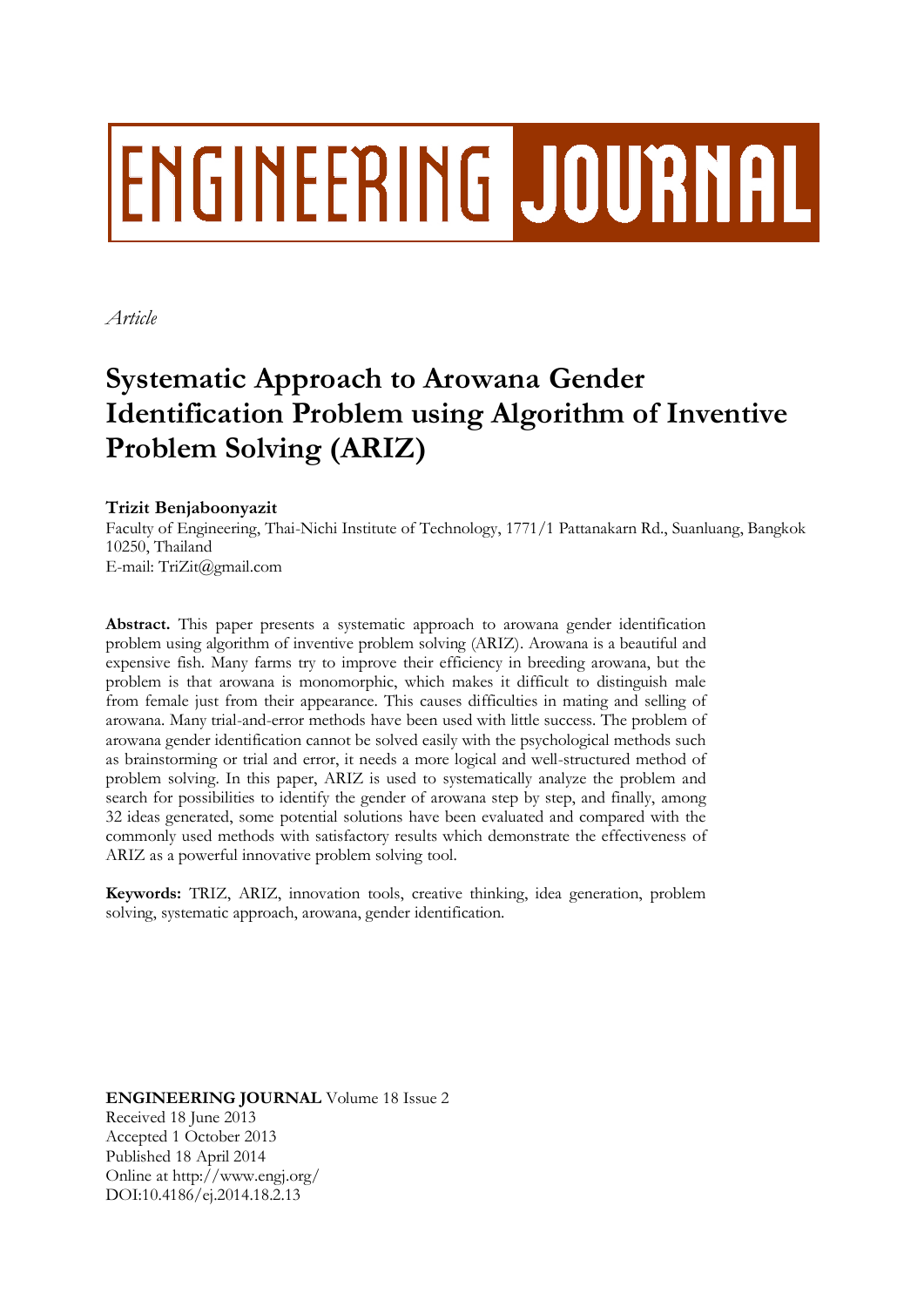#### **1. Introduction**

Arowana is an ancient fish living in freshwater. It is a carnivorous fish, eating other small fish and insects. Its mouth can open wide to swallow small fish and it can jump to catch insects above the water surface. It is popular as an aquarium ornamental fish. The elongate body is covered by large, heavy scales, with a mosaic pattern of canals. The dorsal and anal fins have soft rays and are long based, while the pectoral and ventral fins are small. Arowanas reach their maturity around the 4th year. A female arowana has a single ovary which contains around 20~30 large ova. A mature male arowana possesses a single thread-like testis [1]. Attempts have been made to identify the gender of arowana by exposing their sexual organs, but this may endanger their lives. Male arowanas use their mouth to incubate the fertilized eggs until they become fry. So it is believed that male arowanas have bigger mouth than female arowanas, and the size or volume of empty space in their mouth can be used to distinguish male from female arowanas. This method is widely used, but still it lacks accuracy [2]. Another method of PCR-based DNA testing has been suggested, but this method is costly and the sex-associated DNA marker does not work in some strains of arowana due to the complexity of chromosomes in fish, and further research is required [3].

The problem of arowana gender identification cannot be solved easily with the psychological methods such as brainstorming or trial and error, it needs a more logical and well-structured method of problem solving. ARIZ is known as a powerful innovative problem solving tool. This paper presents a systematic approach to arowana gender identification problem using algorithm of inventive problem solving (ARIZ), ARIZ is described and deployed to systematically analyze the problem and search for possibilities to identify the gender of arowana. All the ideas generated during the process of ARIZ will be reviewed and evaluated at the end to find a list of potential solutions with their secondary problems and suggestions for future development. Finally, high potential solutions will be proposed and compared with the commonly used methods.

Besides, this paper also aims to demonstrate TRIZ's concept of resources which is the important part in ARIZ by introducing an analogy problem of identifying two identical black boxes each containing one of the two different electrical circuits, and also all the process of ARIZ will be studied to verify its effectiveness in idea generation using arowana gender identification problem as a case study.

#### **2. Description of the Methodology**

ARIZ (Algorithm of Inventive Problem Solving) is a step-by-step method of analyzing a problem for the purpose of revealing, formulating, and resolving contradictions. ARIZ was developed by Genrikh Altshuller who is the founder of TRIZ. TRIZ (pronounced TREEZ) is the Russian acronym for the Theory of Inventive Problem Solving. It began in 1946 when the Russian scientist Genrikh Altshuller studied thousands of patents and noticed certain patterns. From these patterns he discovered that the evolution of a technical system is not a random process, but is governed by certain objective laws. One of Altshuller's early findings was that inventive problems (i.e., problems for which no means of solution are known) involve at least one contradiction which can be resolved without compromising or trade-off by using the 40 inventive principles, principles of separation and 76 standard solutions [4].

ARIZ is an innovative tool containing 9 parts and totally 40 steps, it requires lots of time to learn and practice before one can understand how to use it. Examples have been introduced to explain the application of ARIZ in various engineering systems, but most of them did not cover all the process of ARIZ [5].

# **3. Problem Description**

Arowana is a beautiful and expensive fish. Many farms try to improve their efficiency in breeding arowana, but the problem is that arowana is monomorphic which makes it difficult to distinguish male from female arowana just by their appearance. This causes difficulties in mating and selling of arowana. Many trial-anderror methods have been used with little success. Arowanas reach their maturity around the 4th year. A female arowana has a single ovary which contains around  $20~30$  large ova. A mature male arowana possesses a single thread-like testis. Attempts have been made to identify the gender of arowana by exposing their sexual organs, but this may endanger their lives.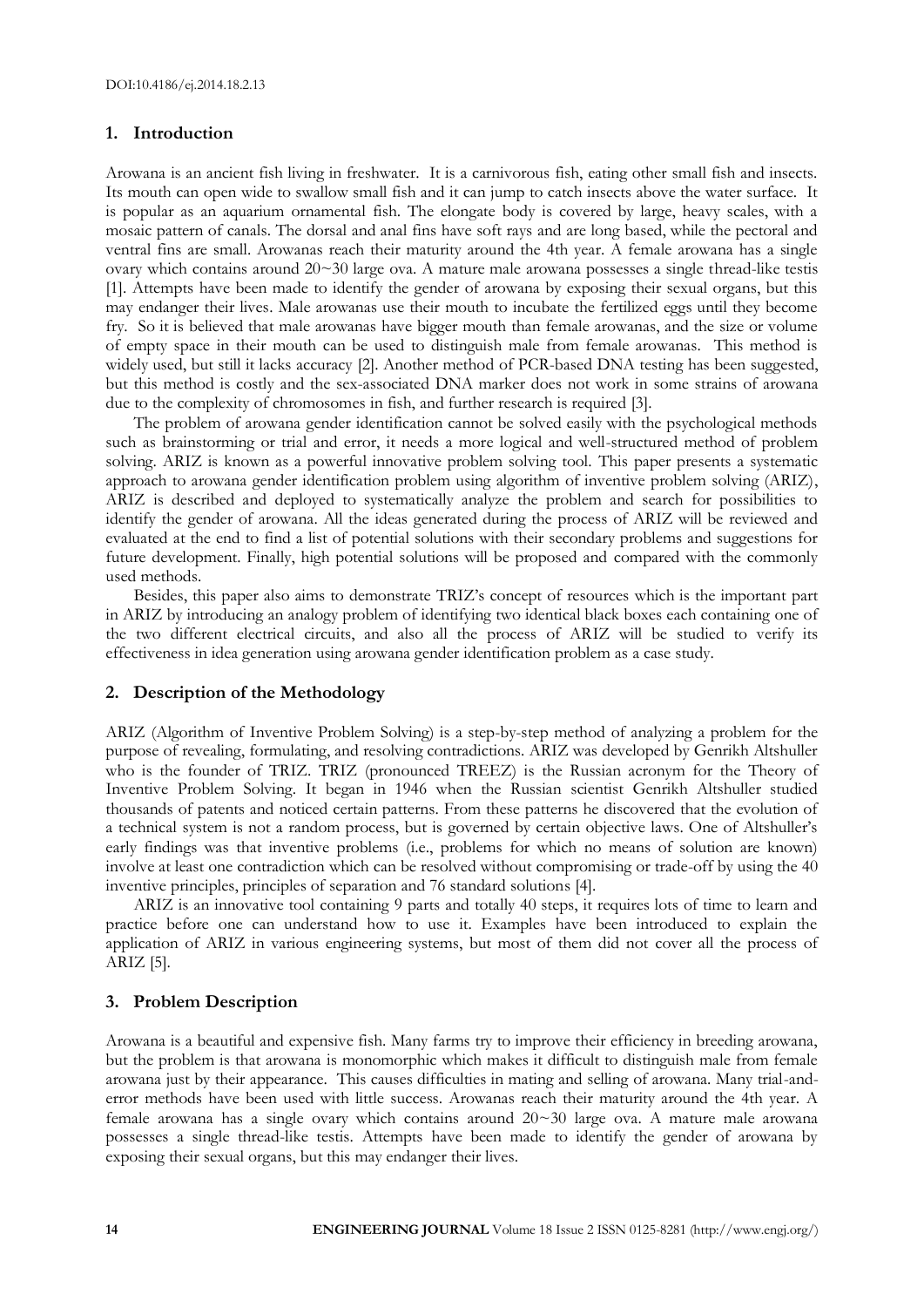#### **4. Learning from Success of Similar Cases**

Similar monomorphic problems in other fields have been searched for to find out whether there are any inventive principles that could be applied, and luckily one was found in the problem of distinguishing two identical black boxes, each containing one of the two different electrical circuits [6] as in Fig. 1.



Fig. 1. Two identical black boxes, each containing one of the two different electrical circuits.

Electrical engineers are likely to be trapped within their psychological inertia by using their expertise in circuit analysis without success, since the two different electrical circuits in the black boxes are equivalent ones of the same circuit. They are called Thevenin and Norton equivalent circuits respectively.

No matter what value of element (such as resistor, R) is connected to the external terminal X-Y, The current and voltage at the terminal X-Y of both circuits will always be the same. Thus, we cannot distinguish them from each other with circuit analysis.

#### **5. TRIZ's Concept of Resources**

With TRIZ's concept of resources, this problem is easily solved. TRIZ's concept of resources suggests us to search for resources (substances, fields, spaces, times, information, etc) inside and around the system that might be useful for solving the problems [7].

With nothing connected to the external terminal X-Y (open circuit), we can easily identify the difference of the two black boxes by detecting the thermal field and magnetic field emitted from inside the boxes using our hand and a compass as sensors. The box with current flowing through conductor inside will generate heat and magnetic field around the conductor as in Fig. 2.



Fig. 2. The box with current flowing inside will generate heat and magnetic field around the conductor.

Applying the TRIZ black boxes solutions to arowana gender identification problem, the ideas for possible solutions might be generated as follows: (see Fig. 3.)

Idea 1: Detect difference in body temperature between male and female arowana.

Idea 2: Detect and utilize magnetic field they might emit.



Fig. 3. Applying the TRIZ black boxes solutions to arowana gender identification problem.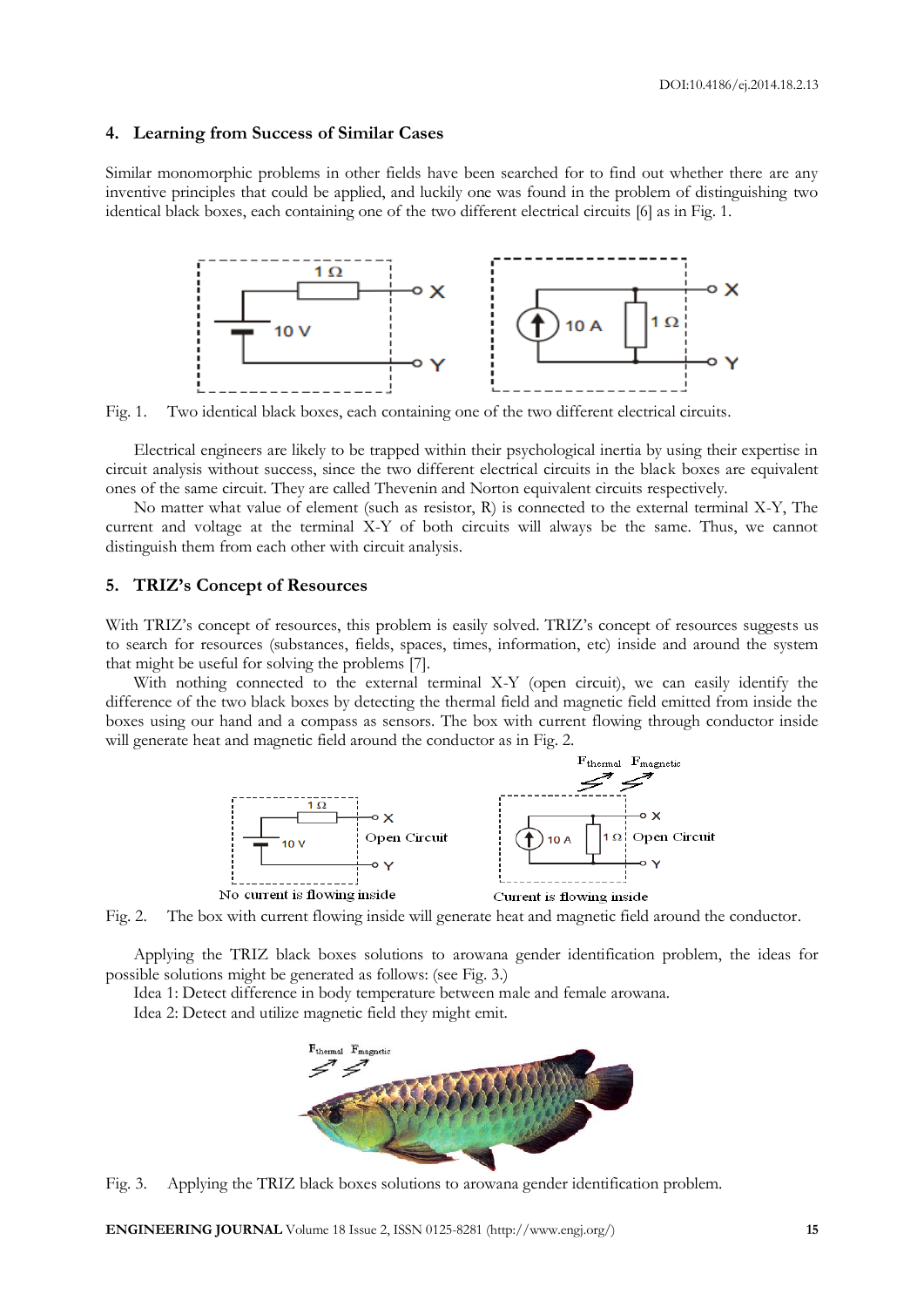These ideas are not final solutions. They leave the clues as secondary problem for us to investigate the possibilities. And besides these 2 ideas, are there any other resources and other possible solutions? This question leads us to the Algorithm of Inventive Problem Solving (ARIZ) [8].

# **6. Problem Solving with ARIZ**

Since TRIZ's concept of resources is one of the important parts in the Algorithm of Inventive Problem Solving (ARIZ), the author tried to use ARIZ to systematically analyze the problem and search for other possibilities to identify the gender of arowana.

ARIZ was developed by Genrikh Altshuller, the founder of TRIZ (born Tashkent, Uzbek SSR, USSR, 15 October 1926; died Petrozavodsk, Russia, 24 September 1998) The last version of ARIZ is ARIZ-85C which contains 9 parts and totally 40 steps [9] as follows:

- Part 1. Analyzing the Problem
- Part 2. Analyzing the Problem Model

Part 3. Formulating the Ideal Final Result and Physical Contradiction

Part 4. Mobilizing and Utilizing Substance-Field Resources

Part 5. Applying the Knowledge Base

Part 6. Changing or Substituting the Problem

Part 7. Analyzing the Method for Resolving the Physical Contradiction

Part 8. Capitalizing on the Solution Concept

Part 9. Analyzing the Problem-Solving Process

The problem of arowana gender identification is analyzed systematically step by step using Algorithm of Inventive Problem Solving (ARIZ) as below to generate ideas at each step for possible solutions. All the ideas will be reviewed at the end to look into their possibility and suitability, some suitable ideas will be selected as potential solutions to be evaluated and compared with commonly used method.

#### **6.1. Part 1: Analyzing the Problem**

#### Step 1.1 Formulate the Mini-Problem

A biotechnological system for identifying the gender of arowana consists of male arowana, female arowana, a tank with freshwater, air bubbles, forage, exposing element and human eye as in Fig. 4.



Fig. 4. A system for identifying the gender of arowana.

Technical Contradictions (TC) are formulated as follows:

TC-1: If the arowana's sexual organs are exposed with strong exposing element, it is easy to identify their gender, but this may endanger their lives.

TC-2: If the arowana's sexual organs are exposed with weak exposing element, their lives are safe, but it is difficult to identify their gender.

Mini-problem: It is necessary, with minimum changes to the system, to identify the gender of arowana without harming their lives.

Note: In the wording above, the author has changed the specialized term, *knife or cutter*, to the general term, *exposing element*, to avoid psychological inertia.

Step 1.2 Define the Conflicting Elements

The Conflicting Elements are defined as follows:

Object: arowana's sexual organs.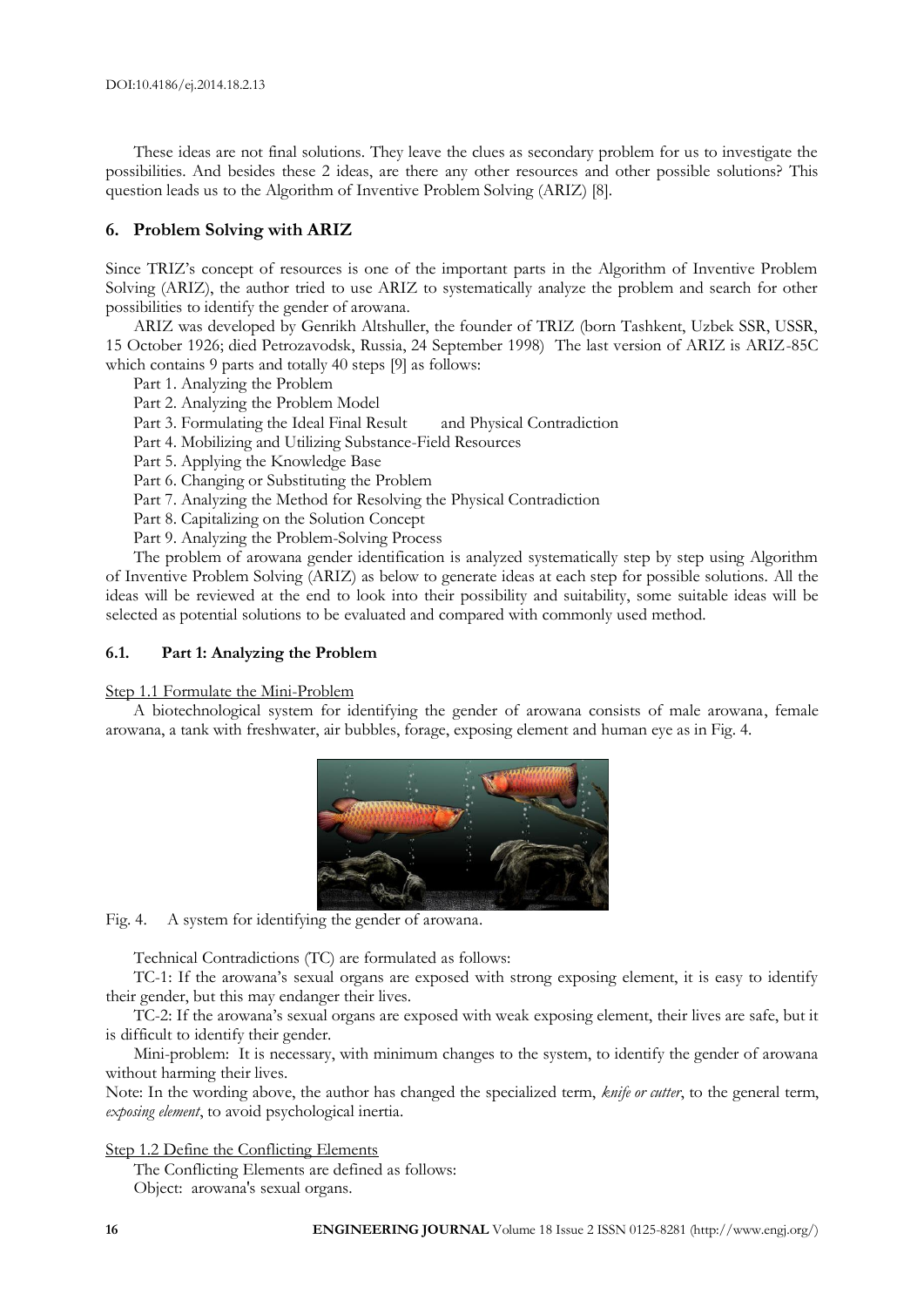Tool: exposing element and human eye

#### Step 1.3 Build Graphical Models for the Technical Contradictions

The Graphical Models [10] for the Technical Contradictions are built as in Fig. 5.



Fig. 5. Graphical models for the technical contradictions.

The lines in the above graphical models represent the meanings as follows:



Step 1.4 Select a Graphical Model for Further Analysis

In the problem of identifying the gender of arowana, the main useful function is identifying the gender of arowana. Thus, we choose TC-1: in this case the arowana's sexual organs are exposed with strong exposing element.

At this state, we might try to solve the problem of eliminating harmful effect by thinking of Standard solution 1.2.2 (modifying the tool) or Inventive principle Number 21 (Rushing through) to generate ideas. (See TRIZ 76 Standard solutions [11] and 40 Inventive principles [12])

Idea 3: Use something like laser surgery technique which is strong fast and precise.

Remark: The cost of laser surgery is high and the safety of the fish cannot be guaranteed.

Thus, we try to look at the problem from another direction. Although in this problem, the main useful function is identifying the gender of arowana, but since the safety for arowana is given first priority, we select TC-2 as Graphical Model for further analysis. In this case the arowana's sexual organs are exposed with weak exposing element, and then we try to solve the problem of improving useful function in the following steps.

#### Step 1.5 Intensify the Conflict

In order not to compromise (trade off) useful function with harmful effect, we intensify the conflict by considering that instead of "weak exposing element", it is replaced by an "absent exposing element" in TC-2 as in Fig. 6.

# TC-2: with absent exposing element



Fig. 6. Intensify the conflict by replacing "weak exposing element" with "absent exposing element".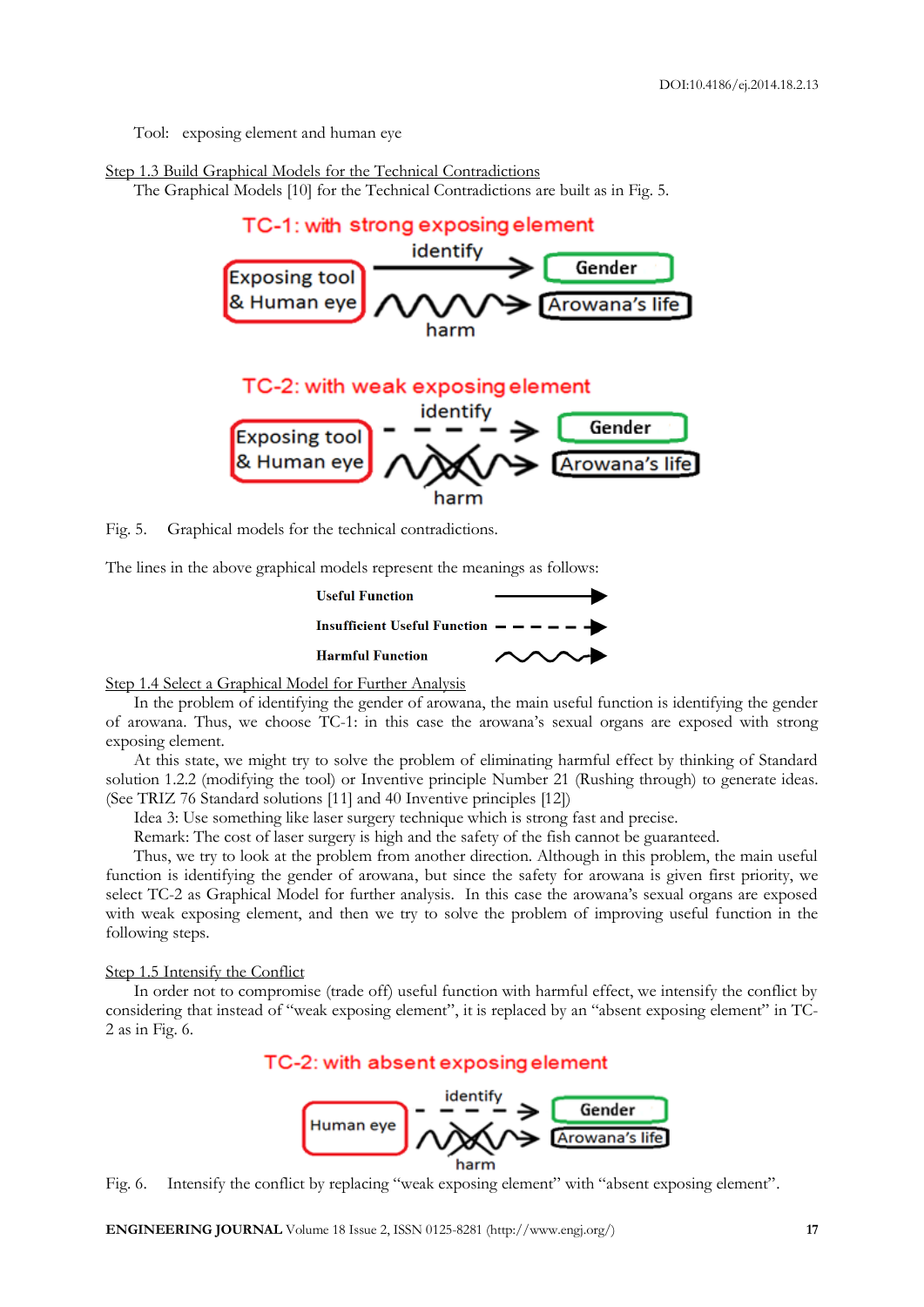#### Step 1.6 Formulate the Problem Model

Find an X element that maintains the feature of the absent exposing element (i.e., does not harm arowana's life) while providing easy way to identify the gender of arowana as in Fig. 7.

# TC-2: with absent exposing element





#### Step 1.7 Apply the System of Standard Solutions

Since this is the problem of detection, we try applying Standard Solutions in class 4 (Standard 4.2.1.) Standard 4.2.1 Change the field without interfering with the original system.

Idea 4: Use ultrasound to expose the sexual organs of arowana as in Fig. 8.

 $A =$ human eye

 $B =$  arowana's sexual organs

 $C =$  arowana's life

 $F1 =$ light

F2 = ultrasound



Fig. 8. Change the field to improve useful function.

Since human eye cannot see the sexual organs directly, an ultrasound image monitor (D) must be added and the Graphical Model will be modified as in Fig. 9.



Fig. 9. An ultrasound image monitor (D) is added.

Remark: This seems to be a good solution, but in actual application, the system fails due to the thick scale (E) of arowana. Ultrasound can penetrate only soft tissue, but cannot penetrate through thick scale (E) of arowana as in the Graphical Model in Fig. 10.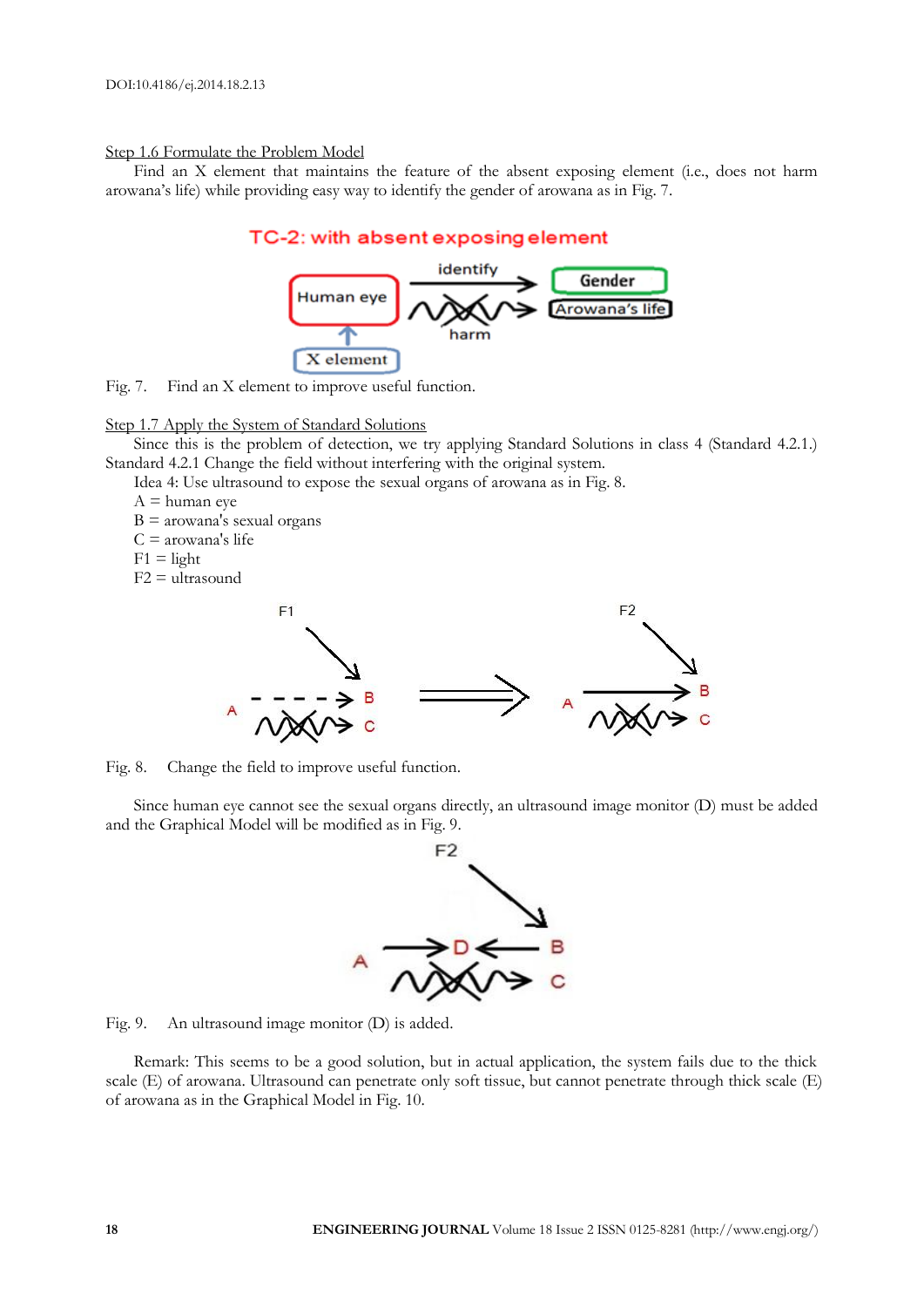

Fig. 10. Ultrasound cannot penetrate through thick scale (E) of arowana.

#### **6.2. Part 2: Analyzing the Problem Model**

If the problem is easily solved within Part 1, there is no need to go further into Part 2. Part 2 and other Parts that follow will deal with solving complex problem as in the following steps.

#### Step 2.1 Define the Operational Zone (OZ)

In the problem of identifying the gender of arowana, the Operational Zone is defined to be the place around the sexual organs of arowana.

#### Step 2.2 Define the Operational Time (OT)

In the problem of identifying the gender of arowana, the Operational Time is defined to be the period of time during which arowana's sexual organs are observed.

#### Step 2.3 Define the Substance and Field Resources

In the problem of identifying the gender of arowana, the absent exposing element is considered, and thus Substance-Field Resources (SFR) include only substances and fields in the analyzed system and the environment. In this case, besides the tank, freshwater, air bubbles, forage, and the fish itself, we can consider any substance or energy emitted from or absorbed by fish body as SFR.

At this state, we create a list of Substance-Field Resources with their parameters and try to generate ideas from these resources as the example in Table 1.

| $1 \angle$ .     |           |                            |                                         |
|------------------|-----------|----------------------------|-----------------------------------------|
| Substance-       | Type      | <b>Parameters</b>          | Ideas generated                         |
| Field            |           |                            |                                         |
| <b>Resources</b> |           |                            |                                         |
| Sexual organs    | Substance | Shape, Size, Appearance    | Used for gender identification.         |
| Secretion        | Substance | Composite, Color, Hardness | Used for sex hormone testing.           |
| Gravity          | Field     | Weight                     | Male arowana is likely to be heavier.   |
| Body Heat        | Field     | Temperature                | Female arowana is likely to have higher |
|                  |           |                            | body temperature.                       |
| Color of scale   | Field     | Intensity, Frequency       | Scales of male and female arowana       |
|                  |           |                            | reflect different color of light.       |
| Acoustic sound   | Field     | Amplitude, Frequency       | and female<br>Male<br>emits<br>arowana  |
|                  |           |                            | different sound.                        |
| Odour            | Field     | Intensity, Sensitivity     | Female arowana emits smell to attract   |
|                  |           |                            | male arowana.                           |
|                  |           |                            |                                         |

Table 1. Example of Substance-Field Resources (SFR) with its parameters and ideas generated (Idea 5-  $12)$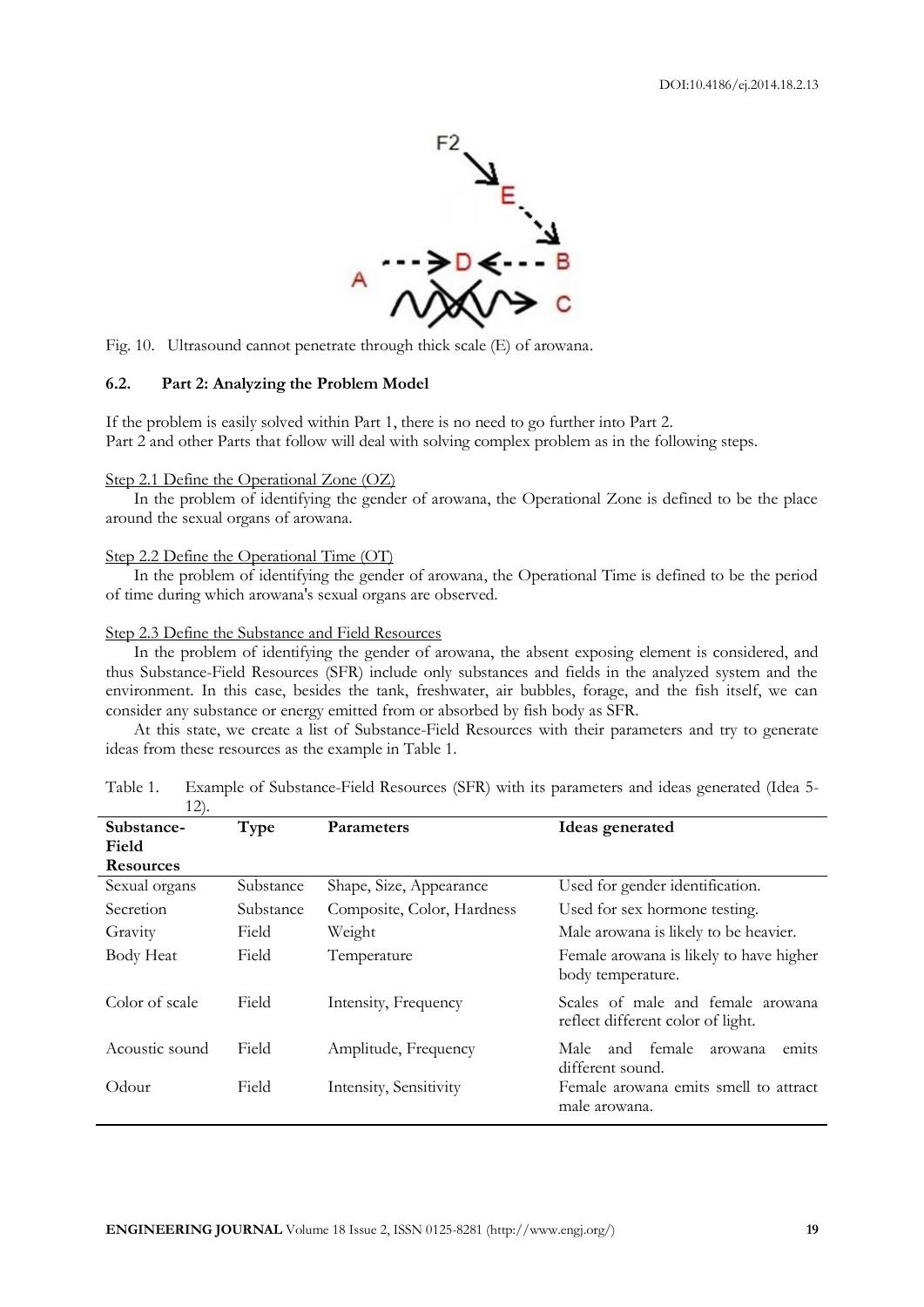# **6.3. Part 3: Formulating the Ideal Final Result and Physical Contradiction**

#### Step 3.1 Identify the Formula for IFR-1

Ideal Final Result (IFR) is used to define the problem to be solved [13]. The Ideal Final Result by introducing the X element is defined as follows:

The X element does not complicate the system at all, does not create any harmful effects, improve the function of "identifying the gender of arowana" of exposing element during the observation period, while maintaining the ability of the tool "not to harm arowana's life."

#### Step 3.2 Intensify the Formula for IFR-1

We intensify the formula of IFR-1 by introducing an additional requirement that the X element comes from substance field resources. In this case, sexual organ is used with its parameters 'appearance'.

Sexual organ does not complicate the system at all, does not create any harmful effects, improve the function of "identifying the gender of arowana" of exposing element during the observation period, while maintaining the ability of the tool "not to harm arowana's life.", and sexual organ comes from "substancefield resources"

#### Step 3.3 Formulate the Physical Contradiction for the Macro-Level

The Physical Contradiction [14] for the Macro-Level is formulated as follows:

Sexual organs (operational zone) should be exposed during observation period (operational time) to identify the gender of arowana, and should not be exposed after observation is finished, to protect their lives.

At this state if we cannot come up with any ideas, we go further into next step to look at the Physical Contradiction for the Micro-Level.

#### Step 3.4 Formulate the Physical Contradiction for the Micro-Level

The Physical Contradiction for the Micro-Level is formulated as follows:

Particular atoms should be there around sexual organs (operational zone) during observation period (operational time) to identify the gender of arowana, and should not be there after observation is finished, to protect their lives.

#### Step 3.5 Formulate the Ideal Final Result (IFR-2)

The Ideal Final Result (IFR-2) from the Physical Contradiction for the Micro-Level is formulated as follows:

The ordinary atoms around the sexual organs (operational zone) should, on their own, be transformed into particular atoms during observation period (operational time) to identify the gender of arowana, and after observation is finished, the particular atoms should, on their own, be transformed into ordinary atoms.

In this case, the ordinary atoms can be regarded as a neutral atom with protons at the nuclei and electrons spinning around them. The spinning electrons create magnetic field in different directions as in Fig. 11.



Fig. 11. The spinning electrons around atoms create magnetic field in different directions.

Step 3.6 Consider Solving the New Problem Using the System of Standard Solutions

Standard 2.4.7 and Standard 4.4.5. are used to generate ideas as follows:

Standard 2.4.7 Use natural phenomena (such as alignment of objects with the field, or loss of ferromagnetism above the Curie point.)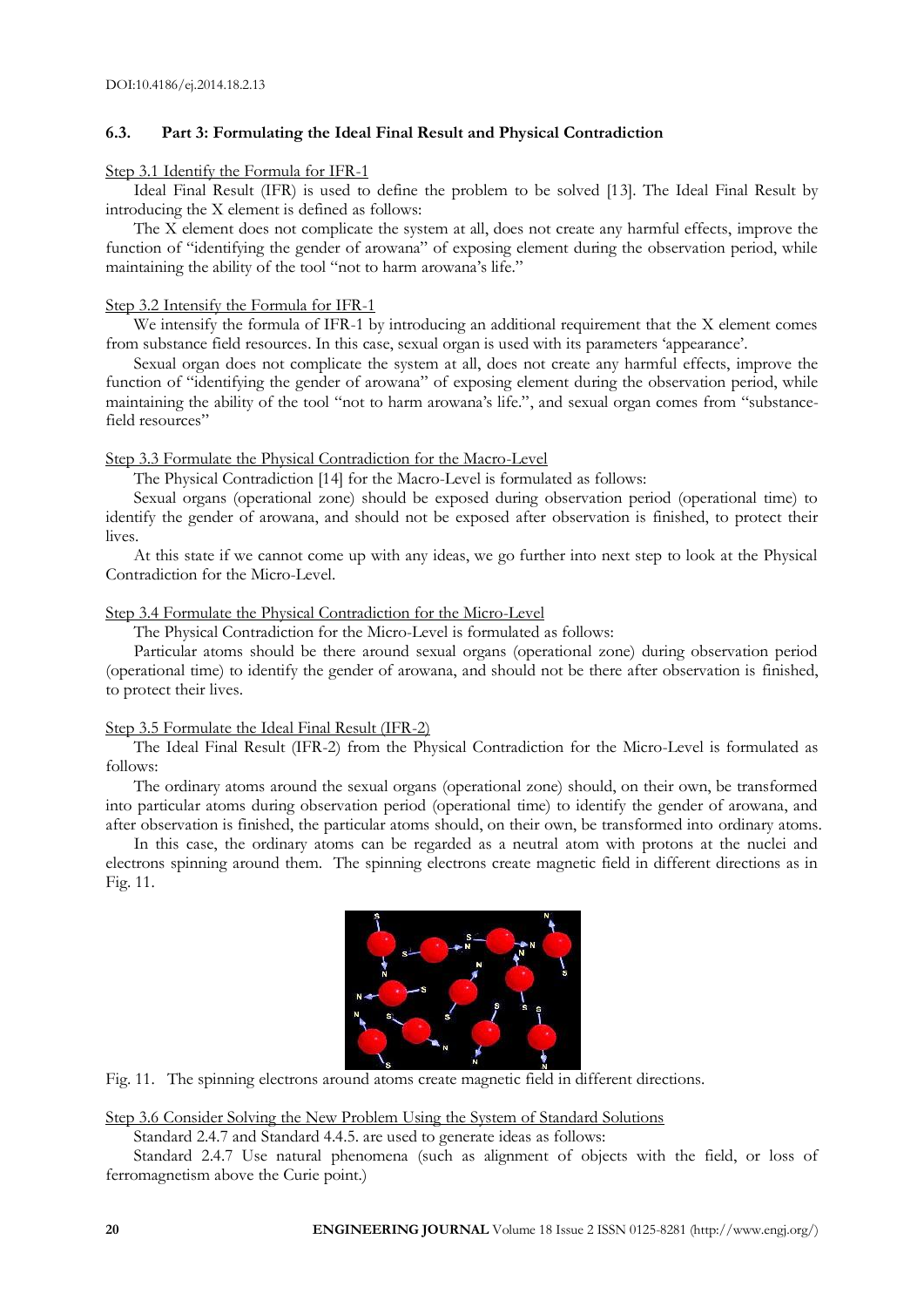Standard 4.4.5 Measure the effects of natural phenomena associated with magnetism such as the Curie point, hysteresis, quenching of superconductivity, the Hall Effect, etc.

Idea 13: Use Magnetic Resonance Imaging (MRI) to align the atoms around sexual organs and detect the resonance of particular nuclei as the example in Fig. 12.



Fig. 12. Looking inside the fish with MRI, Earthguide & Scripps Institution of Oceanography [15].

### **6.4. Part 4: Mobilizing and Utilizing Substance-Field Resources**

If we are not satisfied with the ideas we have already generated, we might go further into Part 4 to look for other solutions. In this part, we try to find other solutions by mobilizing and utilizing Substance-Field Resources to generate more ideas as follows:

#### Step 4.1 Simulation with Smart Little People

Smart Little People technique is used to prevent psychological inertia by forcing people to imagine themselves as a small creatures looking at the problem from the dimension of micro-level [16].

The problem of arowana gender identification is simulated with Smart Little People as follows:

Smart Little People (SLP) of skin use both hands tied together and do not expose arowana's sexual organs as in Fig. 13.



SLP of skin near sexual organs

Fig. 13. Smart Little People (SLP) of skin use both hands tied together

Smart Little People(SLP) of skin drop their hands, thus, make it easy to expose arowana's sexual organs as in Fig. 14.



SLP of skin near sexual organs

Fig. 14. Smart Little People (SLP) of skin drop their hands

With the observation at the micro level through SLP, it gives us some hints to solve the problem, for example, how to make the smart little people of skin near the opening to sexual organs release their gripped hands

**ENGINEERING JOURNAL** Volume 18 Issue 2, ISSN 0125-8281 (http://www.engj.org/) **21**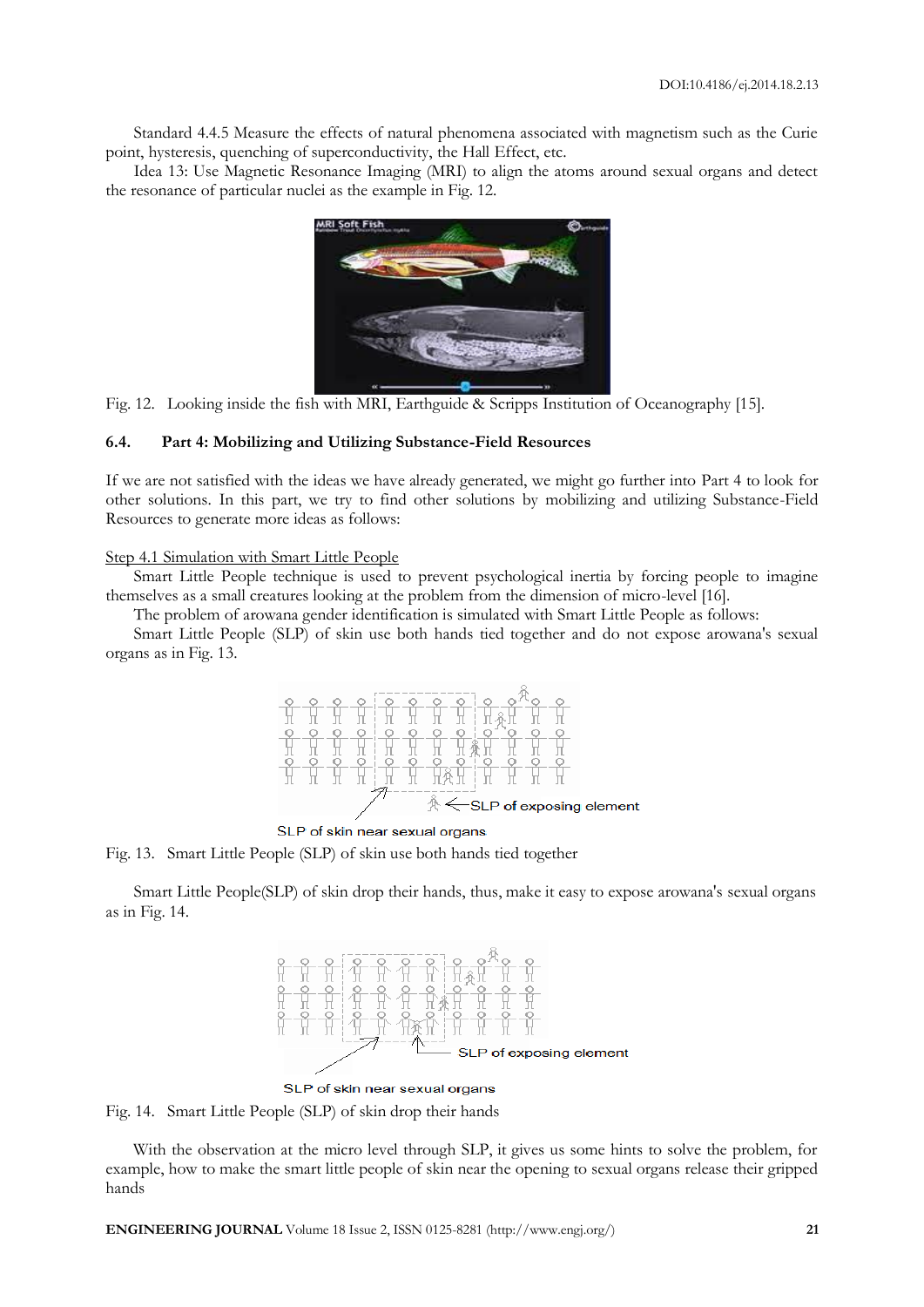Ideas 14: Use lubrication oil substance and send spy to sneak inside the opening. (a small ultrasound probe might be inserted through the opening to detect the image of sexual organs)

#### Step 4.2 "Stepping Back" from the IFR

It is not always the case that a problem can be solved with a small expenditure of resources. Sometimes we must step back and consider introducing "foreign" substances and fields. This should be done only when absolutely necessary — that is, if available SFR cannot be applied.

In this case, instead of using only Substance-Field Resources inside the analyzed system and the environment, external resource is introduced into the system to work with internal resources in identifying the gender of arowana.

#### Step 4.3 Using a Mixture of Substance Resources

Secretion and excretion discharged from arowana may be considered as mixture of substance resources, and ideas are generated as follows:

Idea 15: Use secretion and excretion discharged from arowana for DNA testing

Remark : This is what is really done, but due to the high cost of DNA testing, it is not popular. Besides, there are still questions about its effectiveness due to the complexity in the chromosome of arowana.

#### Step 4.4 Using Empty Space

Empty Space is useful resource and can be used to generate ideas as follows:

Idea 16: Male arowana use their mouth to incubate the fertilized eggs until they become fry. So it is believed that male arowana have bigger mouth than female arowana. The size or volume of empty space in their mouth can be used to distinguish male from female arowana.

Remark : This method is widely used, but still it lacks accuracy and is considered unreliable.

#### Step 4.5 Using Derived Resources

Consider solving the problem using derived substance resources or a mixture of derived substance resources with empty space.

Idea 17: Feed arowana in the tank with forage which contains some substance that intensifies color difference between male and female. In this case, color is the derived optical field.

Idea 18: Insert sensor inside the rectum to analyze stool of arowana.

#### Step 4.6 Using an Electrical Field

Electrical Field is considered, and ideas are generated as follows:

Idea 19: Male and female arowana might react differently under electric field.

Idea 20: Male and female arowana might emit some extent of electric field like that of electric eel.

#### Step 4.7 Using a Field and Field-Sensitive Substance

Recently microchip are inserted into the body of arowana to distinguish each individual fish. In this case, thermal field and thermal sensor are considered to generate ideas as follows:

Idea 21: Microchip with built-in temperature sensor might be inserted into the body of the fish to monitor the temperature difference between male and female arowana.

# **6.5. Part 5: Applying the Knowledge Base**

Step 5.1 Consider solving the physical problem by applying the System of Standard Solutions.

Since this is the problem of detection, we try applying Standard Solutions in class 4 (Standard 4.1.1)

Standard 4.1.1 Instead of detecting or measuring, modify the system so that there is no longer a need for measurement.

Idea 22: Instead of trying to increase the productivity of arowana breeding by gender identification, change the breeding system to cloning system.

Remark: This seems to be a good idea, but cloned arowana are not preferred, besides it goes beyond the limit of minimum changes to the system which is the condition initially defined by mini-problem.

Step 5.2 Consider solving the problem by applying solution concepts to problems that have already been solved using ARIZ.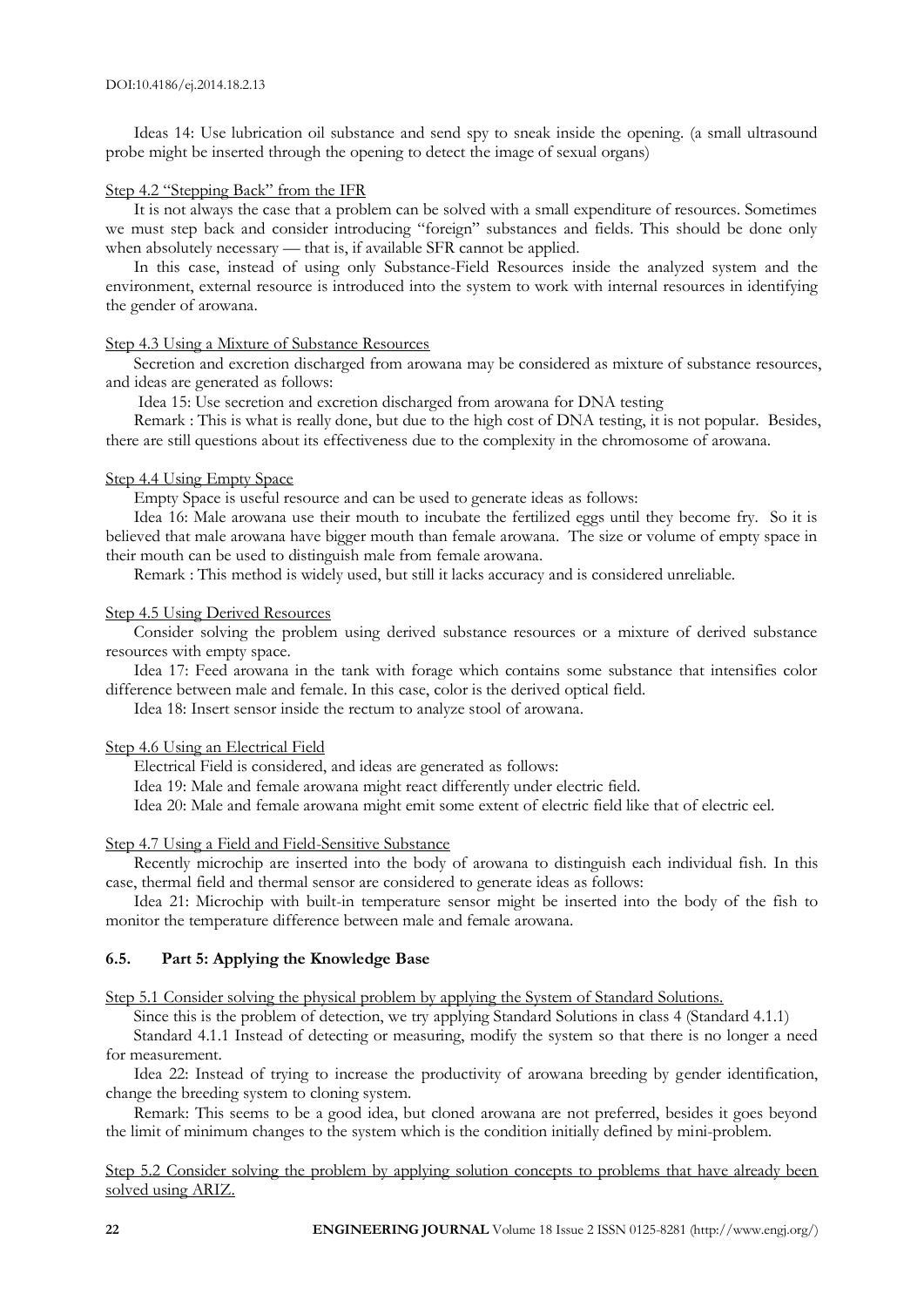Problem with similar physical contradiction has been found in Sturgeons which have no external markers for sexing, and endoscopic observation of the sexual organs of sturgeons has been used to identify gender of this fish [17].

Idea 23: Use endoscopy technique to look inside the body to identify the gender of arowana.

Step 5.3 Consider resolving the Physical Contradiction by utilizing the Separation Principles.

Physical Contradiction in step 3.3: Sexual organs should be exposed during observation period to identify the gender of arowana, and should not be exposed after observation is finished, to protect their lives.

Use Separation Principle in time

Idea 24: Use CT Scan during the observation period (see example as in Fig. 15.)



Fig. 15. First CT scan made of eggs inside coelacanth [18].

Step 5.4 Consider resolving the Physical Contradiction by utilizing the library of natural effects and phenomena.

Idea 25: Use X-Ray effect to penetrate through the scale of arowana to expose the sexual organs. (see example as in Fig. 16.)



Fig. 16. X-Ray Fish Photo from the Smithsonian Institute.

Remark: Both CT scan and X-Ray seem practical, but the safety of the fish cannot be guaranteed.

# **6.6. Part 6: Changing or Substituting the Problem**

If we are not satisfied with the ideas we have already generated, we might go further into Part 6 to change the problem.

There are 4 steps for selection in this part.

6.1 If the problem is solved, transfer the theoretical solution concept into a practical one.

6.2 If the problem is not solved, check to see whether the description in Step 1.1 represents a combination of several problems.

6.3 If the problem is still not solved, change the problem by selecting another Technical Contradiction in Step 1.4

6.4 If the problem is still not solved, return to Step 1.1 and reformulate the mini-problem with respect to the super-system.

In this case, Step 6.3 will be selected to change the problem.

Step 6.3 Change the problem by selecting another Technical Contradiction in Step 1.4.

**ENGINEERING JOURNAL** Volume 18 Issue 2, ISSN 0125-8281 (http://www.engj.org/) **23**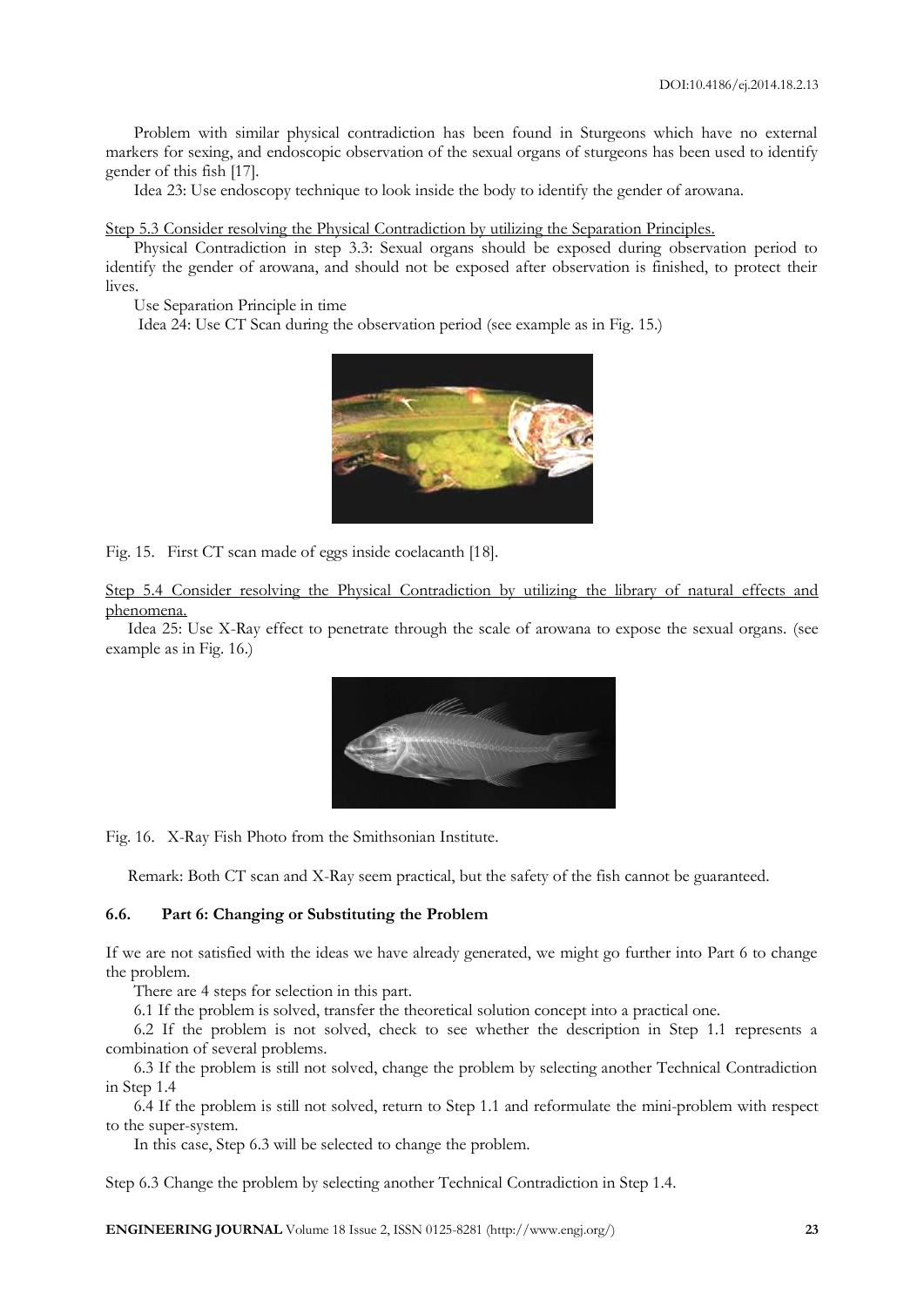The Ideas of exposing tools generated in Part 3, Part 4 and Part 5 (Ultrasound, MRI, Endoscope, X-Ray or CT Scan) could be good solutions, but since they are expensive resources introduced into the system from outside, they are not ideal ones. In order to move closer to ideal final result, we change the problem by selecting another Technical Contradiction as in Fig. 17, and try to eliminate the harmful function of cost by going through the process of ARIZ once again.



Fig. 17. New Technical Contradiction with new harmful function.

Step 5.1 Consider solving the physical problem by applying the System of Standard Solutions (again).

Since this is the problem of eliminating the harmful function, we try applying Standard Solutions in class 1 (Standard 1.2.2)

Standard 1.2.2 Eliminating harmful interaction by introducing modified S1 and/or S2

Idea 26: The problem might be solved by introducing a third substance which is available or derived Substance-Field Resources (SFR) to replace the existing substances (exposing tool) as in Fig. 18.



Fig. 18. Eliminating the harmful function with Substance-Field Resources (SFR).

Step 5.2 Consider solving the problem by applying solution concepts to problems that have already been solved using ARIZ. (again)

Problem with similar physical contradiction has been found in other fishes (Tuna, Arapaima) using plasma vitellogenin derived from blood to distinguish male from female fishes [19, 20].

In this case, plasma vitellogenin can be considered as Substance Field Resources.

Idea 27: Use plasma vitellogenin derived from blood to identify gender of arowana as in Fig. 19.



Fig. 19. Eliminating the harmful function with vitellogenin derived from blood.

# **6.7. Part 7: Analyzing the Method for Resolving the Physical Contradiction**

The main goal of Part 7 is to check the quality of the solution concept. The Physical Contradiction should be resolved almost ideally, without "cost."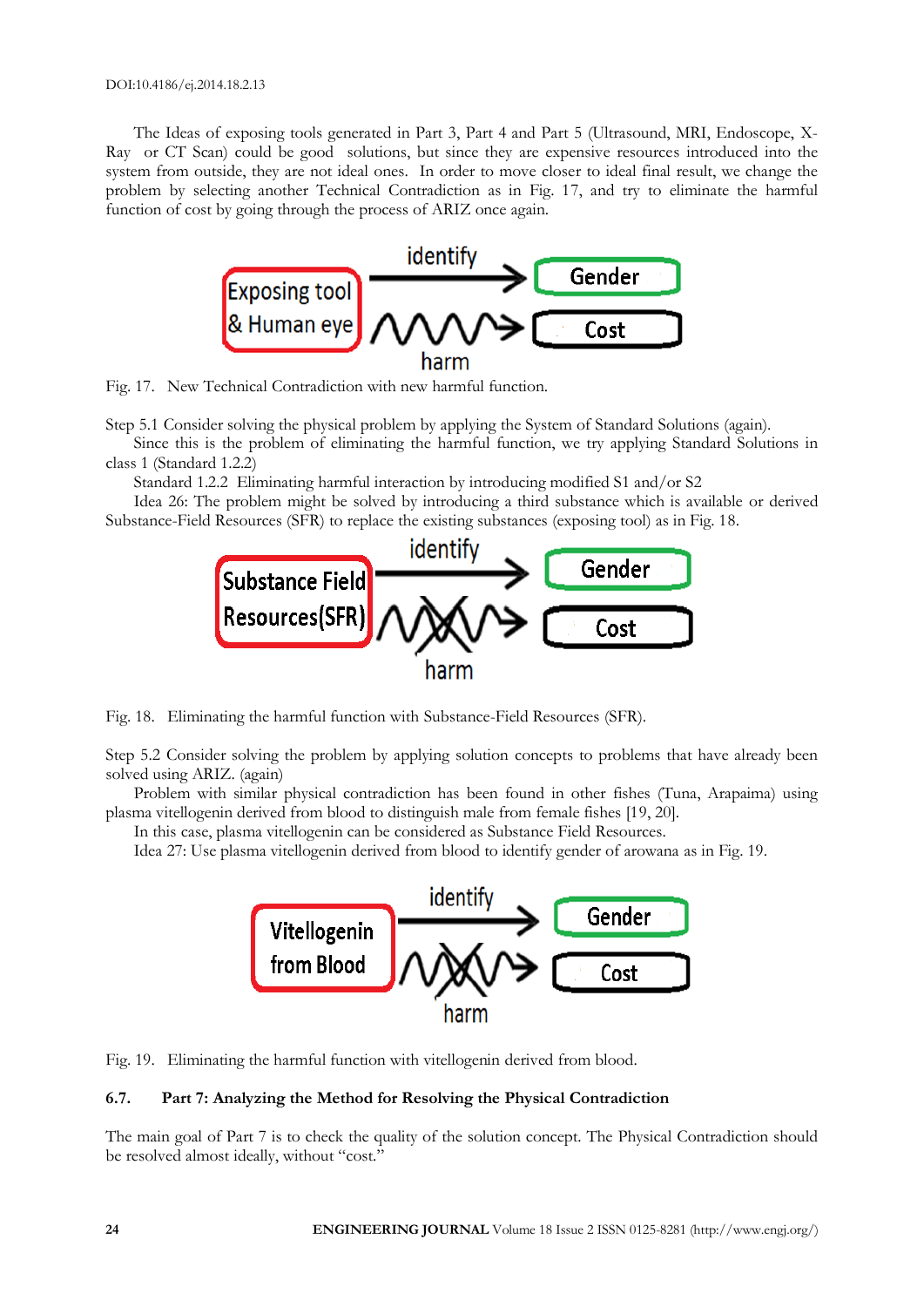Step 7.1 Check the Concept of Solution.

It is possible to apply available or derived SFR instead of introducing the substance/field from outside the system.

Vitellogenin can be considered as self-controlling substances. It is high in female and low in male arowana.

Step 7.2 Preliminary estimate of the solution concept.

The solution concept does comply with all of the control questions as follows:

The solution concept meets the main requirement of IFR-1.

Physical Contradiction (in step 6.3) is resolved by the solution concept.

The new system contains at least one easily-controlled element. Vitellogenin is self- controlled.

The solution concept found for a "single-cycle" problem model fit the real-life, "multi-cycle" situation.

Step 7.3 Check the novelty of the solution concept via a patent search.

There is no patent on arowana gender identification using plasma vitellogenin yet.

Step 7.4 What sub-problems might appear during development of the new technological system?

The sub-problems of plasma vitellogenin analyzing system to identify arowana gender for mating and selling will have to be solved.

### **6.8. Part 8: Capitalizing on the Solution Concept**

The purpose of Part 8 is to maximize the utilization of resources unveiled by the solution concept that has been found.

Step 8.1 Define how the super-system that encompasses the changed system should be changed. Plasma vitellogenin analyzing system should be improved.

Step 8.2 Check whether the changed system or super-system can be applied in a new fashion. The changed system or super-system can be applied other ornamental fishes.

Step 8.3 Apply the solution concept for solving other problems.

Apply the solution concept for solving other problems as follows:

-Formulate a general Solution Principle

Gender identification in monomorphic animal using plasma vitellogenin

-Consider direct application of the Solution Principle to other problems

Idea 28: Gender identification in monomorphic birds.

-Consider applying the opposite Principle to other problems

Idea 29: Use plasma vitellogenin to increase female arowana.

-Create a morphological matrix that includes all possible modifications of the solution concept, and consider every combination produced by the matrix.

Idea 30: Combine fish body and thermal field by using Infrared Camera to detect fish body temperature pattern.

Idea 31: Combine fish body and optical field by using Night Vision Camera to detect the light pattern emitted from the body of fish at night.

-Consider the modifications to the Solution Principle that would result from changing the dimensions of the system or its main parts, imagining the result if the dimensions were to approach zero or stretch toward infinity.

Idea 32: Use electron microscope to look into the plasma vitellogenin protein inside the blood of arowana.

# **6.9. Part 9: Analyzing the Problem-Solving Process**

Part 9 suggests us to check our problem solving process and make a review on the ARIZ process itself for the next revisions of ARIZ.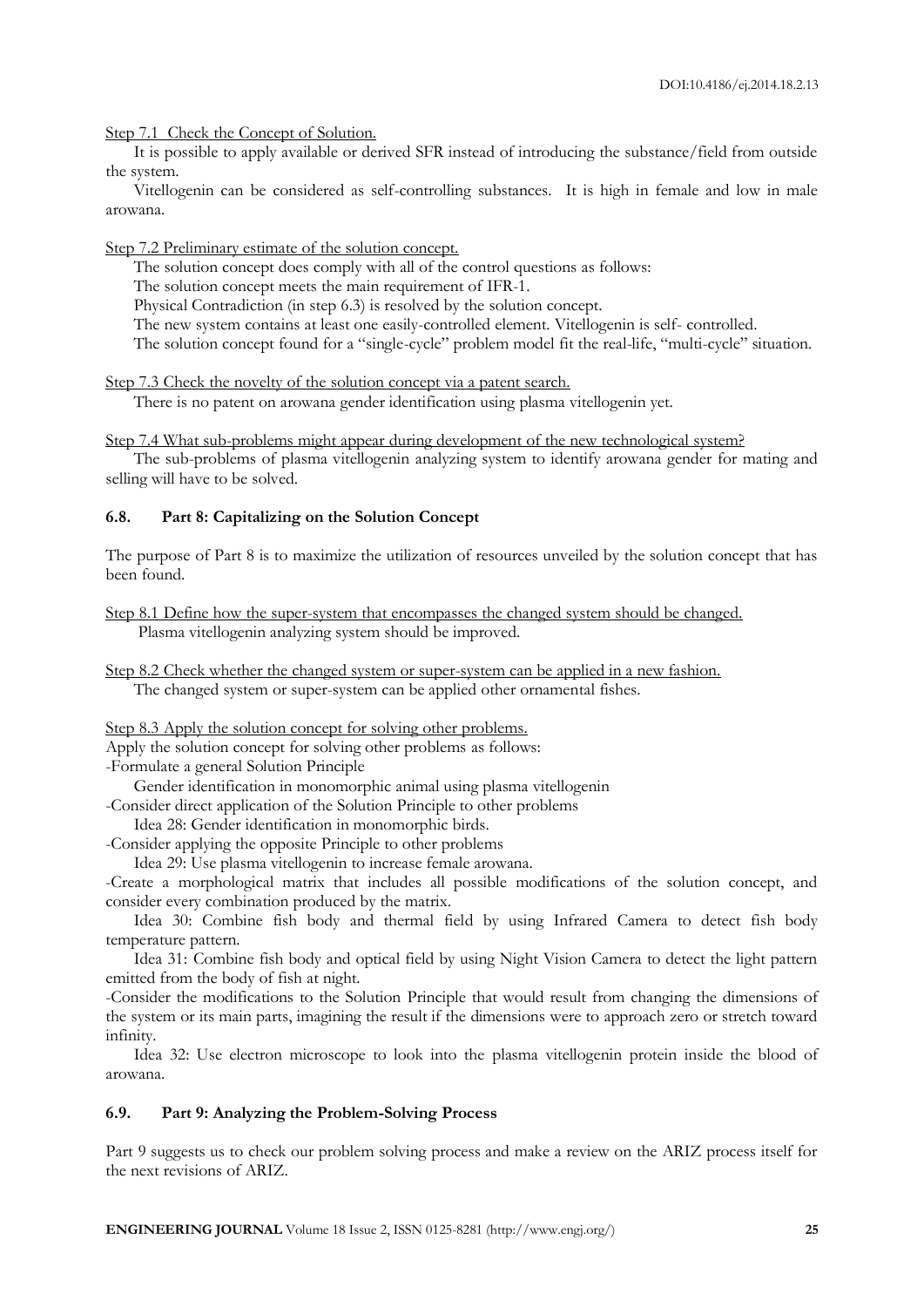Step 9.1 Compare the real process of problem solving with the theoretical one (that is, according to ARIZ). Write down all, if any, deviations.

Step 5.2 Apply the solution concepts to non- standard problems that have already been solved using ARIZ.

In this case, the solution concept of problem with similar physical contradiction does not use ARIZ.

Step 9.2 Compare the solution concept you found to the information in the TRIZ knowledge base (Standard Solutions, Separation Principles, Effects and phenomena libraries, etc.). If the knowledge base does not include a principle that applies to your solution concept, document this principle so that it can be considered for inclusion in the next revisions of ARIZ.

Standard 1.2.2 Eliminating harmful interaction by introducing modified S1 and/or S2

In this case, new substance from available and derived SFR (S3) is used to replace exposing tools.

#### **7. Potential Solutions**

Among 32 ideas generated during the process of ARIZ, some ideas are confirmed by subject matter experts (arowana breeders and biotechnologists) to have high potential to be used for solving the problem of arowana gender identification, and some ideas are interesting and deserve further study.

The top 7 potential solutions are selected and proposed with their secondary problem and suggestions are made for their future development as in Table 2.

| $\mathbf{N}\mathbf{o}$ | <b>Potential Solution</b>             | common condition with their occommy problems and cappedions rol their ratare developments<br><b>Secondary Problem</b> | Future development                                                                                                            |
|------------------------|---------------------------------------|-----------------------------------------------------------------------------------------------------------------------|-------------------------------------------------------------------------------------------------------------------------------|
| $\mathbf{1}$           | Plasma vitellogenin                   | It is difficult to extract blood for<br>plasma vite1logenin without harming<br>the fish.                              | Instead of blood, mucus from the<br>skin of the fish can be used for<br>vite1logenin protein testing.                         |
| 2                      | MRI                                   | It is expensive and too big to be used<br>in the field.                                                               | Low-cost small portable MRI<br>scanner is to be developed.                                                                    |
| 3                      | Ultrasound                            | Ultrasound cannot penetrate through<br>the thick scale of arowana.                                                    | High energy intensity ultrasound<br>scanner is to be developed.                                                               |
| 4                      | Ultrasound with<br>small insert probe | The probe to be inserted into the<br>rectum of arowana is too big for<br>small fish.                                  | Smaller insert probe is to be<br>developed.                                                                                   |
| 5                      | Endoscopic Camera                     | The camera to be inserted into the<br>rectum of arowana is too big for<br>small fish.                                 | Small endoscopic camera is to be<br>developed.                                                                                |
| 6                      | Microchip with<br>thermal sensor      | No information about the difference<br>of body temperature of male and<br>female arowana.                             | Research is under way to monitor<br>the difference of body temperature<br>of male and female arowana during<br>mating period. |
|                        | PCR-based DNA<br>testing              | High cost, not accurate and do not<br>work in some strains of arowana.                                                | Low cost, high accuracy universal<br>DNA testing for all strains of<br>arowana is to be developed                             |

Table 2. Potential solutions with their secondary problems and suggestions for their future development.

#### **8. Concluding Remarks**

In this paper the author presents a systematic analysis for the problem of arowana gender identification. Solution concepts are attained systematically by using Algorithm of Inventive Problem Solving (ARIZ). More than 30 ideas are generated with ARIZ step by step from Part 1 to Part 9 and finally some potential solutions such as using vitellogenin protein of arowana have been proposed. Compared to the commonly used (mouth-empty-space based) arowana gender index (accuracy 70 %) and the PCR-Based DNA testing (accuracy 80 % and not applicable with some strains of arowana), the proposed vitellogenin protein testing for arowana gender identification is of high accuracy (nearly 100 % and applicable to all strains of arowana) and of low cost which makes it suitable to be used in the field. The only drawback of vitellogenin protein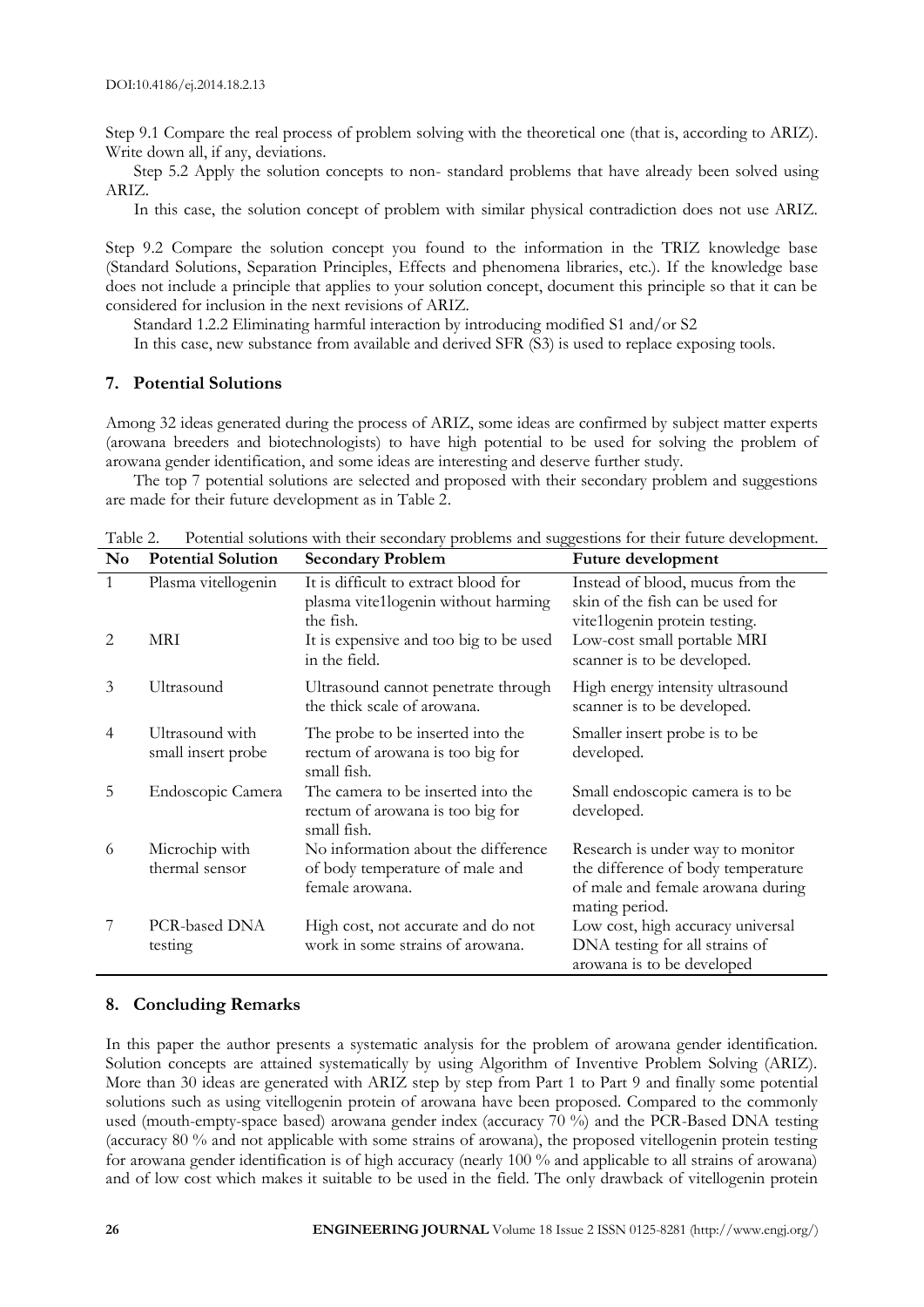testing and other sexual organs exposing devices (as listed in the above Table 2) is that they are to be used for mature arowana only. As for immature arowana, PCR-Based DNA testing is the only potential solution for gender identification unless there will be other low cost innovative methods to compete with it.

This paper has also demonstrated the powerfulness of ARIZ in idea generation for innovative problem solving. Compared with other psychological tools such as brainstorming, ARIZ has proved to be an effective logical tool that can generate a lot of high quality ideas covered all the possibilities for solving the problem innovatively within a short time and beyond the psychological inertia of each individual.

Finally, the author hopes that this work will contribute to the progress and further development of TRIZ in engineering and other fields in an appropriate way.

#### **Acknowledgements**

The author would like to express his grateful thanks to Shinsuke Kurosawa Sensei who has endlessly devoted to the promotion of TRIZ and has guided the author to challenge using ARIZ in this work with his great advices. The author would also like to extend his grateful thanks to Thai-Nichi Institute of Technology for their support, and The Siam Arowana Farm for their co-operation.

### **References**

- [1] M. Z. Suleiman, "Breeding Technique of Malaysian Golden Arowana, Scleropages formosus in Concrete tanks," *Aquaculture Asia*, vol. *8*, no. *3*, pp. *5*-*7*, 2003.
- [2] N. Chansue, "Asian Arowana (Scleropages formosus) Sex Determination Using Different Methods," in *Academic Conference on Fisheries.*, Bangkok., Thailand, 2013, pp. 137-150.
- [3] G. H. Yue, D. Ong, C. C. Wong, C. L. Lim, and L. Orban, "A strain-specific and a sex-associated STS marker for Asian arowana (Scleropages formosus, Osteoglossidae)," *Aquaculture Research*, vol. 34, no. 11, pp. 951-957, 2003.
- [4] S. Kaplan, *An Introduction to TRIZ, the Russian Theory of Inventive Problem Solving.* Ideation International Inc., 1996
- [5] G. Altshuller, B. Zlotin, A. Zusman, and V. Philatov "ARIZ," in *Tools of Classical TRIZ*. Ideation International Inc., 1998, ch. 2, pp 20-68.
- [6] A. C. Lettieri and T. Yoneyama. (2006). *Su-Field: An Educational Example of Inventive Problem Solving in Electrical Engineering* [Online]. Available: http://www.triz-journal.com/archives/2006/01/05.pdf
- [7] G. Cameron. "Substance-Field Resources," in *Trizics: Teach yourself TRIZ, how to invent, innovate and solve "impossible" technical problems systematically.* TRIZICS.COM, LLC., 2010, ch. 6, pp. 271-274.
- [8] I. Bukhman. *ARIZ-85C Algorithm for Inventive Problem Solving Structure*, [Online]. Available: http://www.triz.com.tw/isak2/tutorial/+ARIZ85C\_structure\_example\_WEB\_02\_22\_2012.pdf
- [9] G. Altshuller. (1985). *ARIZ-85C*, translated and edited by Shinsuke Kuroswa. (2013) [Online]. Available: http://www.trizstudy.com/altshuller1985ariz85c.html
- [10] I. Belski. *Improve your Thinking: Substance-Field Analysis.* TRIZ4U., 2007
- [11] J. Terninko, E. Domb, and J. Miller. (2000)*. The Seventy-six Standard Solutions, with Examples* [Online]. Available: http://www.triz-journal.com/archives/2000/02/g/article7\_02-2000.PDF
- [12] A. Genrich. "40 Principles," in *TRIZ Keys to Technical Innovation*. translated and edited by Lev Shulyak and Steven Rodman. Worchester, Mass.: Technical Innovation Center, 1997, ch. *2*, pp. 25-65.
- [13] E. Domb. (1998). *Using the Ideal Final Result to Define the Problem to Be Solved* [Online]. Available: http://www.bmgi.com/research/using-ideal-final-result-define-problem-be-solved
- [14] N. V. Rubina. (1999). *Methods of Solving Problems Topic 2. Both Cold and Hot (Physical Contradiction),* English translation by Irina Dolina, Technical Editing by Toru Nakagawa, [Online]. Available: http://www.osaka-gu.ac.jp/php/nakagawa/TRIZ/eTRIZ/electures/eRubinaCIDBook2- 2/GuideBook2-2-2.html
- [15] L. Frank. *Looking inside the fishes with MRI* [Online]. Available: http://earthguide.ucsd.edu/fishes/technology/technology.html
- [16] B. Zlotin and A. Zusman. *Smart Little Creature*, [Online]. Available: http://www.ideationtriz.com/TRIZ\_tutorial\_6.htm